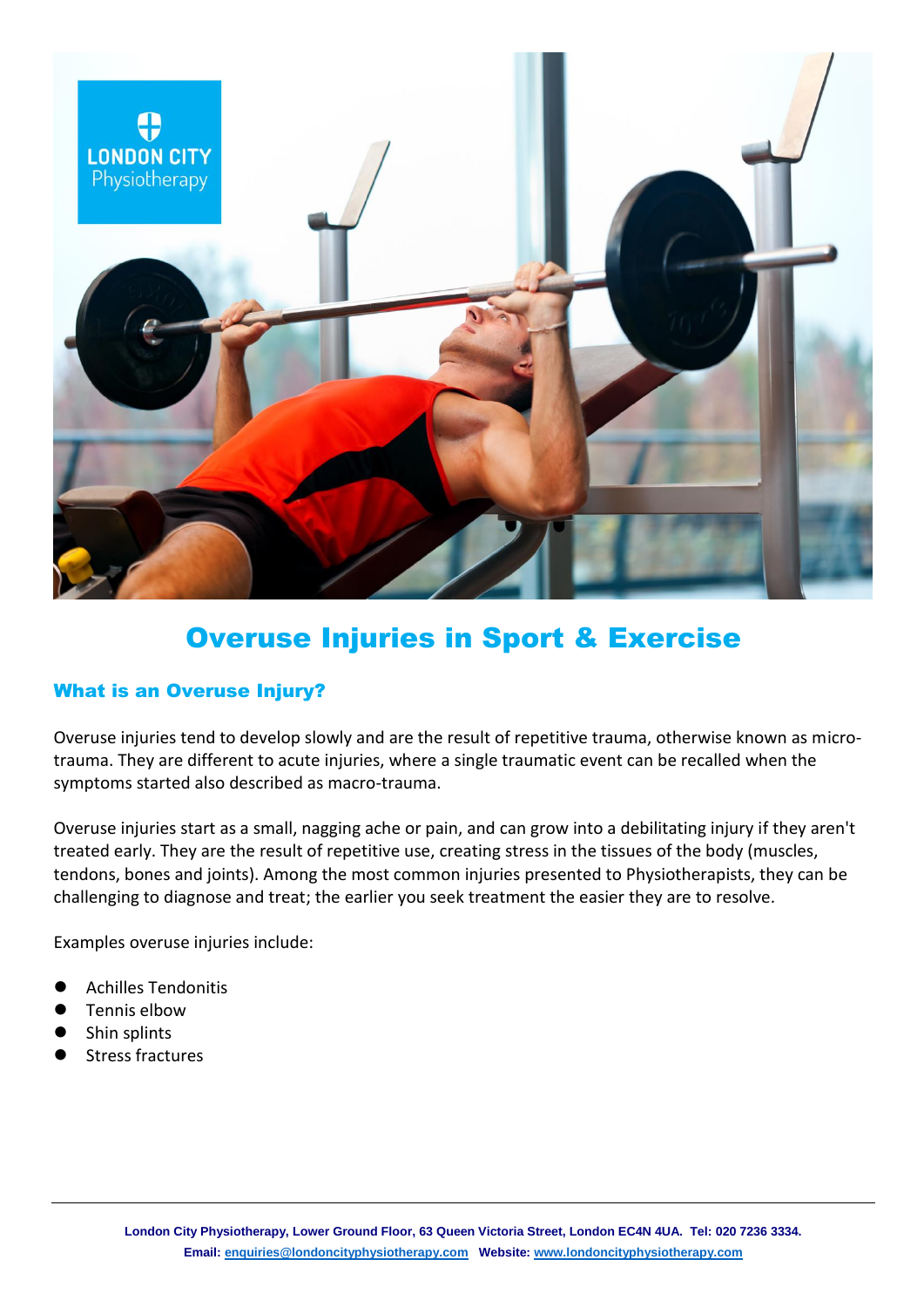### What Causes Overuse Injuries?

**Overuse is caused by overload** - essentially if the soft tissue or bone is overloaded and breaks down quicker than it can repair itself an injury will occur.



#### What are the Risk Factors for Overuse Injuries?

**DISUSE** - Overuse injuries can happen in people who are returning to a sport or activity after injury or a break from exercise and try to do too much, too quickly. An example of this would be somebody who has not weight trained for a while lifting the same weight they were prior to the break.

**ABUSE -** Training errors are the most common cause of overuse injuries. These errors involve increasing frequency, intensity or duration of your activity too rapidly. An example may be a runner who increases their frequency, distance and speed over a short period. It is important to pace yourself, and only increase one factor at a time.

**NEW USE** - A change of running shoes or different terrain could be enough to change stresses through the lower limb and create injury. It could be a new tennis racquet with a different grip that causes a wrist or elbow tendon overuse injury such as tennis elbow.

**MISUSE** - Using equipment badly with repetition can cause injury, good technique is essential. As an example - having the saddle too low or too high on a bike could create patella femoral inflammation or a poor bench-pressing technique with repetition that causes neck or elbow pain.

**OVERUSE** - It's good to exercise, but don't overdo it - doing too much is as detrimental as doing too little. It's the week when you do five runs as opposed to the usual that you could get that niggle in your knee or Achilles tendon.

#### **BIOMECHANICAL FACTORS**

A good balance of strength and flexibility in all joints is also essential in avoiding overuse injuries. A biomechanical assessment with a Physiotherapist will identify areas of the body that could be vulnerable. Factors taken into consideration would include: posture, symmetry, body alignment, movement patterns and technique. A previous injury that has not been fully rehabilitated could create faulty movement patterns that cause other parts of the body to compensate, resulting in an injury in a different part of the body.